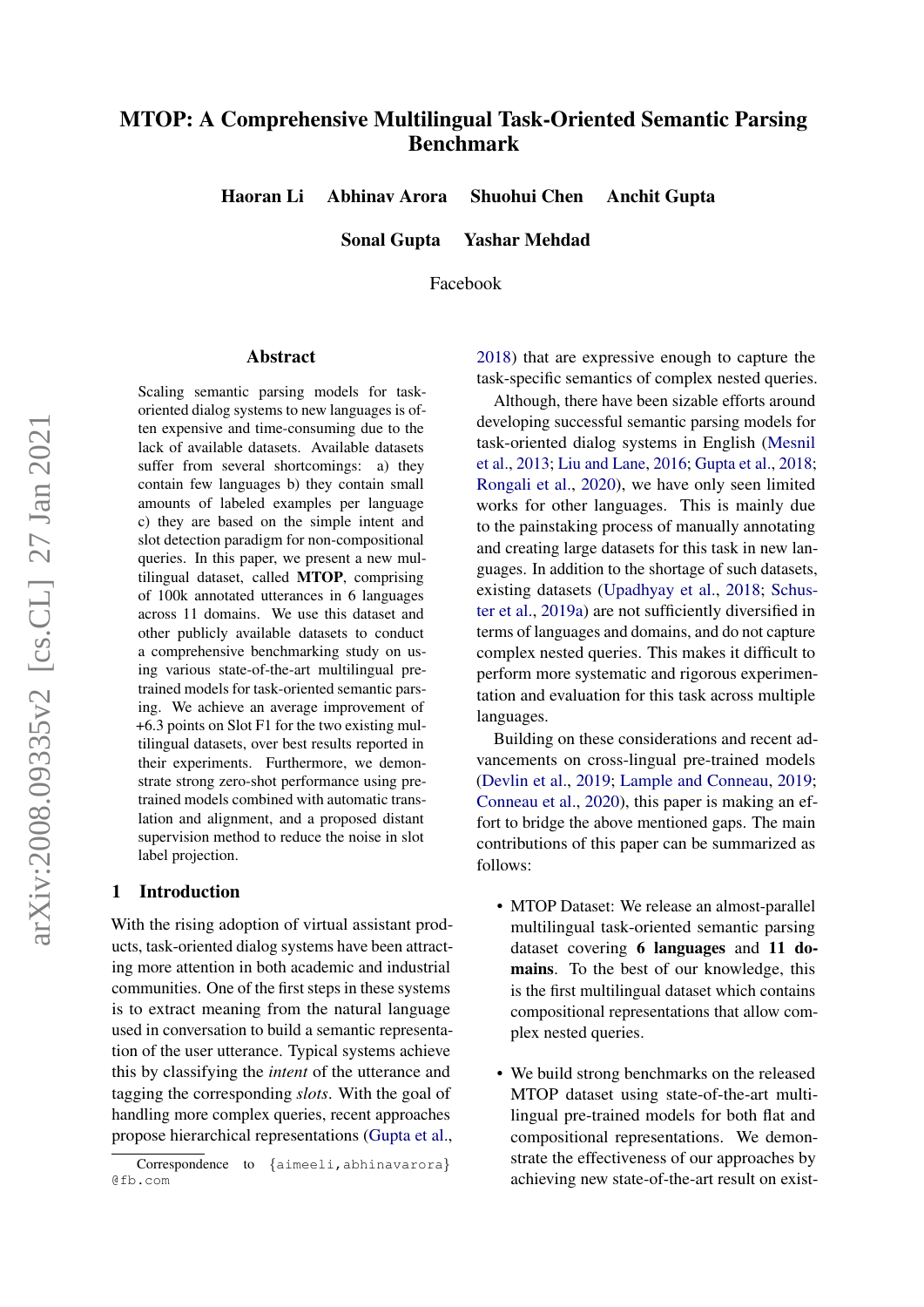ing multilingual task-oriented semantic parsing datasets.

• We demonstrate strong performance on zeroshot cross-lingual transfer using automatic translation and alignment, combined with a proposed distant supervision approach. We achieve 67.2% exact match accuracy (averaged across 5 languages) without using any target language data compared to best inlanguage model performance of 77.7%.

# 2 Related Work

Task-Oriented Semantic Parsing The majority of the work on task-oriented dialog systems has been centered around intent detection and slot filling - for example, the representations used on the ATIS dataset [\(Mesnil et al.,](#page-9-0) [2013;](#page-9-0) [Liu and Lane,](#page-9-1) [2016;](#page-9-1) [Zhu and Yu,](#page-10-0) [2017\)](#page-10-0) and in the Dialog State Tracking Challenge [\(Williams et al.,](#page-9-5) [2016\)](#page-9-5). This essentially boils down to a text classification and a sequence labeling task, which works great for simple non-compositional queries. For more complex queries with recursive slots, state of the art systems use hierarchical representations, such as the TOP representation [\(Gupta et al.,](#page-8-0) [2018\)](#page-8-0), that is modeled using Recurrent Neural Network Grammars [\(Dyer](#page-8-4) [et al.,](#page-8-4) [2016\)](#page-8-4) or as a Sequence to Sequence task [\(Rongali et al.,](#page-9-2) [2020\)](#page-9-2).

Pre-trained Cross-lingual Representation Over the past few years, pre-trained cross-lingual representations have demonstrated tremendous success in achieving state of the art in various NLP tasks. The majority of the earlier work focuses on cross-lingual emebedding alignment [\(Mikolov](#page-9-6) [et al.,](#page-9-6) [2013;](#page-9-6) [Ammar et al.,](#page-8-5) [2016;](#page-8-5) [Lample et al.,](#page-9-7) [2018\)](#page-9-7). [Schuster et al.](#page-9-8) [\(2019b\)](#page-9-8) further extend upon this by aligning contextual word embeddings from the ELMo model [\(Peters et al.,](#page-9-9) [2018\)](#page-9-9). Later with the success of Transformer [\(Vaswani et al.,](#page-9-10) [2017\)](#page-9-10) based masked language model pre-training, [Devlin](#page-8-1) [et al.](#page-8-1) [\(2019\)](#page-8-1) and [Lample and Conneau](#page-8-2) [\(2019\)](#page-8-2) introduce mBERT and XLM respectively, and [Pires et al.](#page-9-11) [\(2019\)](#page-9-11) show the effectiveness of these on sequence labeling tasks. [Conneau et al.](#page-8-3) [\(2020\)](#page-8-3) present XLM-R, a pre-trained multilingual masked language model trained on data in 100 languages, that provides strong gains over XLM and mBERT on classification and sequence labeling tasks.

The models discussed above are encoder-only models. More recently, multilingual seq-to-seq

pre-training has become popular. [Liu et al.](#page-9-12) [\(2020a\)](#page-9-12) introduce mBART, a seq-to-seq denoising auto-encoder pre-trained on monolingual corpora in many languages, which extends BART [\(Lewis et al.,](#page-9-13) [2020b\)](#page-9-13) to a multilingual setting. More recently, [Lewis et al.](#page-9-14) [\(2020a\)](#page-9-14) introduced a seq-to-seq model pre-trained on a multilingual multi-document paraphrasing objective, which selfsupervises the reconstruction of target text by retrieving a set of related texts and conditions on them to maximize the likelihood of generating the original. [Tran et al.](#page-9-15) [\(2020\)](#page-9-15) is another contemporary work that mines parallel data using encoder representations and jointly trains a seq-to-seq model on this parallel data.

Cross-Lingual Task-Oriented Semantic Parsing Due to the ubiquity of digital assistants, the task of cross-lingual and multilingual task-oriented dialog has garnered a lot of attention recenty, and few multilingual benchmark datasets have been released for the same. To the best of our knowledge, all of them only contain simple non-compositional utterances, suitable for the intent and slots detection tasks. [Upadhyay et al.](#page-9-3) [\(2018\)](#page-9-3) release a benchmark dataset in Turkish and Hindi (600 training examples), obtained by translating utterances from the ATIS corpus [\(Price,](#page-9-16) [1990\)](#page-9-16) and using Amazon Mechanical Turk to generate phrase level slot annotation on translations. [Schuster et al.](#page-9-4) [\(2019a\)](#page-9-4) release a bigger multilingual dataset for task-oriented dialog in English, Spanish and Thai across 3 domains. They also propose various modeling techniques such as using XLU embeddings (see [Ruder et al.](#page-9-17) [\(2017\)](#page-9-17) for literature review) for cross-lingual transfer, translate-train and ELMo [\(Peters et al.,](#page-9-9) [2018\)](#page-9-9) for target language training. BERT-style multilingual pre-trained models have also been applied to task-oriented semantic parsing. [Castellucci et al.](#page-8-6) [\(2019\)](#page-8-6) use multilingual BERT for joint intent classification and slot filling, but they don't evaluate on existing multilingual benchmarks. Instead, they introduce a new Italian dataset obtained via automatic machine translation of SNIPS [\(Coucke et al.,](#page-8-7) [2018\)](#page-8-7), which is of lower quality. For zero shot transfer, [Liu et al.](#page-9-18) [\(2020b\)](#page-9-18) study the idea of selecting some parallel word pairs to generate codeswitching sentences for learning the inter-lingual semantics across languages and compare the performance using various cross-lingual pre-trained models including mBERT and XLM.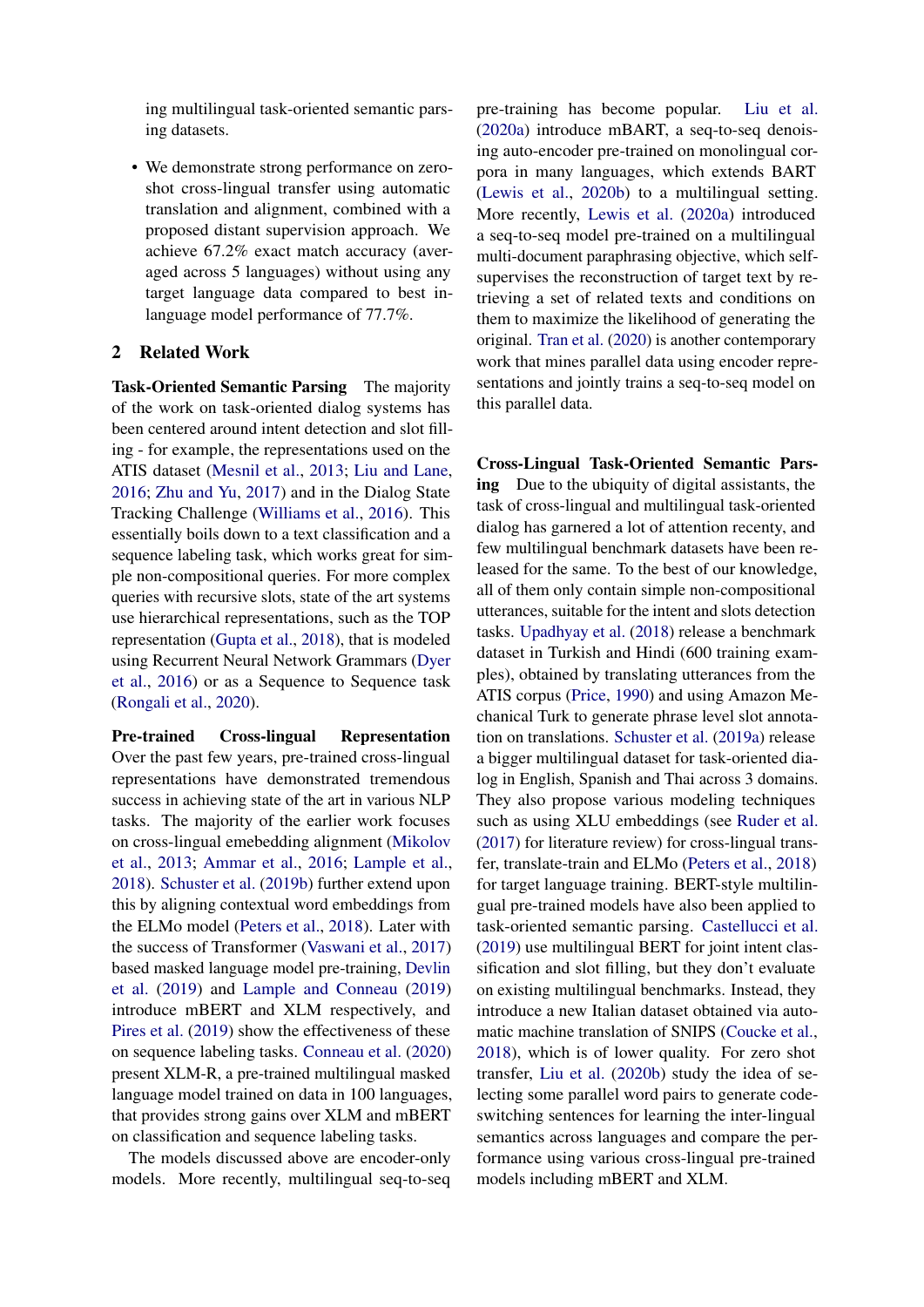<span id="page-2-0"></span>

| Domain           | <b>English</b> | Number of utterances (training/validation/testing)<br>German | French | <b>Spanish</b> | Hindi  | Thai   | Intent<br>types | <b>Slot</b><br>types |
|------------------|----------------|--------------------------------------------------------------|--------|----------------|--------|--------|-----------------|----------------------|
| <b>Alarm</b>     | 2.006          | 1.783                                                        | 1,581  | 1.706          | 1.374  | 1.510  | 6               | 5                    |
| Calling          | 3.129          | 2.872                                                        | 2.797  | 2,057          | 2.515  | 2.490  | 19              | 14                   |
| Event            | 1.249          | 1.081                                                        | 1,050  | 1,115          | 911    | 988    | 12              | 12                   |
| <b>Messaging</b> | 1.682          | 1.053                                                        | 1.239  | 1.335          | 1.163  | 1.082  | 7               | 15                   |
| <b>Music</b>     | 1.929          | 1.648                                                        | 1.499  | 1.312          | 1.508  | 1.418  | 27              | 12                   |
| <b>News</b>      | 1.682          | 1,393                                                        | 905    | 1,052          | 1,126  | 930    | 3               | 6                    |
| <b>People</b>    | 1.768          | 1.449                                                        | 1.392  | 763            | 1.408  | 1.168  | 17              | 16                   |
| <b>Recipes</b>   | 1.845          | 1,586                                                        | 1.002  | 762            | 1,378  | 929    | 3               | 18                   |
| Reminder         | 1.929          | 2.439                                                        | 2,321  | 2,202          | 1,781  | 1,833  | 19              | 17                   |
| <b>Timer</b>     | 1.488          | 1.358                                                        | 1.013  | 1.165          | 1.152  | 1.047  | 9               |                      |
| Weather          | 2.372          | 2,126                                                        | 1,785  | 1,990          | 1,815  | 1,800  | 4               | 4                    |
| <b>Total</b>     | 22.288         | 18.788                                                       | 16.584 | 15.459         | 16.131 | 15.195 | 117             | 78                   |

Table 1: Summary statistics of the MTOP dataset. The Data is roughly divided into 70:10:20 percent splits for train, eval and test.

### <span id="page-2-1"></span>3 Data

Existing multilingual task-oriented dialog datasets, such as [Upadhyay et al.](#page-9-3) [\(2018\)](#page-9-3); [Schuster et al.](#page-9-4) [\(2019a\)](#page-9-4), rely on expensive manual work for preparing guidelines and annotations for other languages; which is probably why they only contain very few languages and few labeled data examples for other languages. Furthermore, annotations will be more complicated and expensive if they were to include compositional queries, where slots can have nested intents. To this end we create an almost parallel multilingual task-oriented semantic parsing corpora which contains 100k examples in total for 6 languages (both high and low resource): *English*, *Spanish*, *French*, *German*, *Hindi* and *Thai*. Our dataset contains a mix of both simple and compositional nested queries across 11 domains, 117 intents and 78 slots. Table. [1](#page-2-0) shows a summary statistics of our MTOP dataset.

We release the dataset at [https://fb.me/mtop\\_](https://fb.me/mtop_dataset) [dataset](https://fb.me/mtop_dataset).

#### 3.1 Dataset Creation

Our approach for creating this dataset consists of two main steps: i) generating synthetic utterances and annotating in English, ii) translation, label transfer, post-processing, post editing and filtering for other 5 languages. Generating the English utterances and their annotations, for the 11 domains, follows the exact process as described in [\(Gupta](#page-8-0) [et al.,](#page-8-0) [2018\)](#page-8-0). We ask crowdsourced workers to generate natural language sentences that they would ask a system which could assist in queries corresponding to our chosen domains. These queries are labeled by two annotators. A third annotator is used only to adjudicate any disagreements. Once an annotated English dataset is available, we build the multilingual dataset through the following steps:

Translation: We first extract slot text spans from English annotation and present the utterances along with slot text spans to professional translators for translation to the target language. We prepare detailed guidelines, where we ask the translators to ensure that the translation for each slot span is exactly in the same way as it occurs in the translated utterance. For example, when translating the slot span *mom* in utterance *call my mom*, we ask the translators to use the same target language word for *mom*, that they used in the translation for *call my mom*.

Post-processing: After we obtain the translation of utterances and corresponding slot text spans, we use the tree structure of English and fill in the translated slot text spans to construct the annotation in the target languages. Our representation, described in [§3.2.1,](#page-3-0) enables us to reconstruct the annotations.

Post-editing and Quality Control: We further run two rounds of quality control over translated utterances and slots, and revise the data accordingly. In the first round, we ask translators to review and post-edit the errors in translations and slot alignments. In the second round, the constructed target language data is presented to different annotators for a lightweight annotation quality review. 83% of the data was marked as good quality data and passed our quality standards, which can be interpreted as the inter-annotator agreement rate on the translated data. Based on this feedback, we remove low quality annotations from the dataset.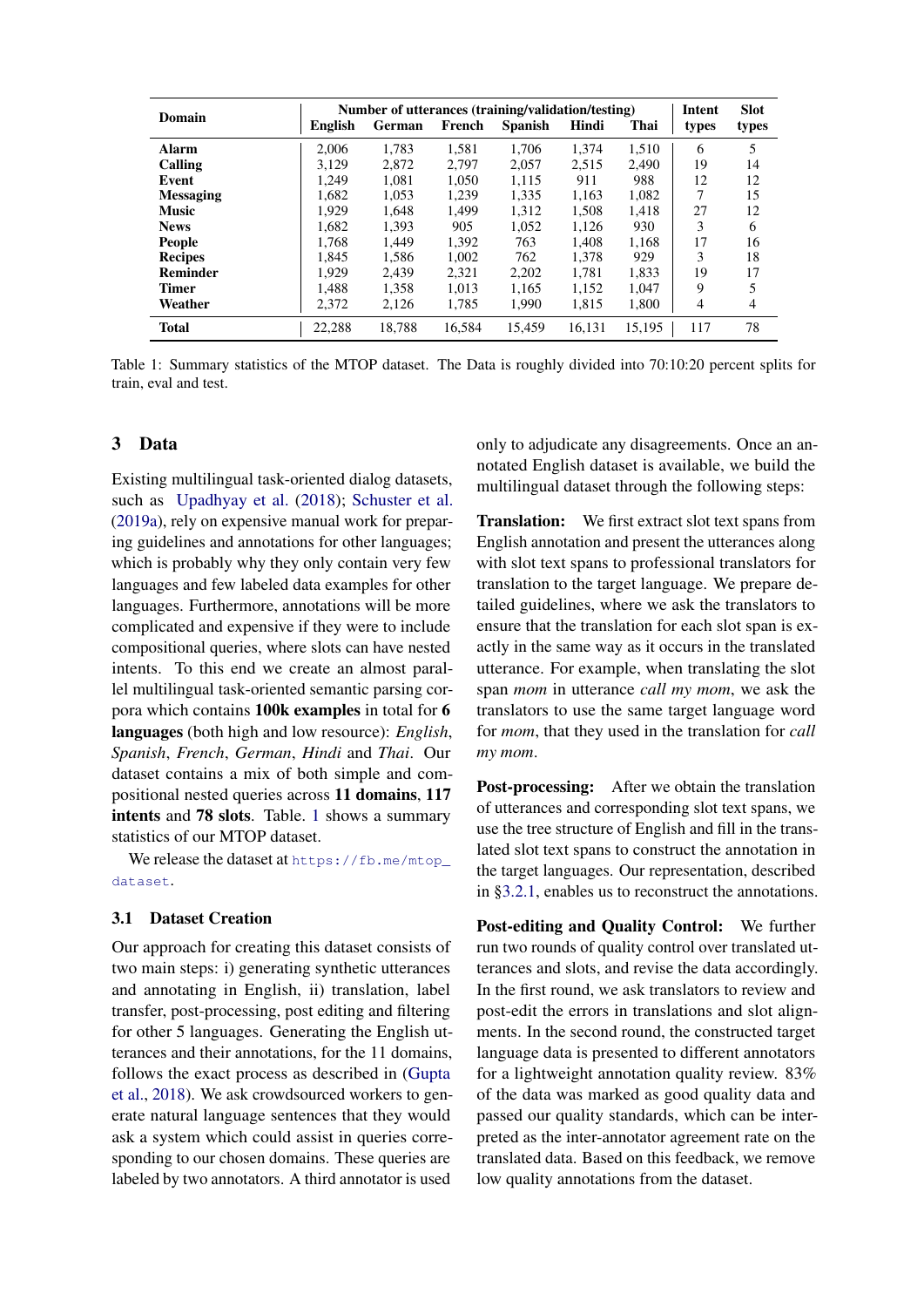<span id="page-3-1"></span>English

Utterance: Set up a reminder to message Mike at 7pm tonight

Compositional Decoupled Representation: [IN:CREATE\_REMINDER [SL:TODO<br>[IN:SEND\_MESSAGE [SL:METHOD\_MESSAGE message ]<br>[SL:RECIPIENT Mike ] ] ] [SL:DATE\_TIME at 7 pm tonight ] ] Flat Representation: IIN:CREATE REMINDER ISL:TODO message Mike 1 [SL:DATE\_TIME at 7 pm tonight ] ] Decoupled Representation:



Figure 1: An English example from the data, showing its *flat* representation and *compositional decoupled* representation and a comparison between the decoupled and the original TOP representations in tree format.

To create this dataset, for each target language we had three translators: two were responsible for translation and the third one for review and edits. All the translators were professional translators, with native or close to native speaker skills. The overall time spent was 15 to 25 days for each language. Even though we run rigorous quality control, a dataset built by translation is bound to have few errors, such as using words or phrases that are not commonly used in spoken language.

#### 3.2 Data Format

In this dataset, we release two kinds of representations, which we refer to as *flat* representations and *compositional decoupled* representations, that are illustrated in Figure [1](#page-3-1) for an English utterance. Most existing annotations for task-oriented dialog systems follow the intent classification and slot tagging paradigm, which is what we refer to as the flat representation. Since our data contains compositional utterances with nested slots with intents within them, flat representations are constructed by only using the top level slots. We include the flat representation so that the data and the

<span id="page-3-2"></span>

Figure 2: German utterance constructed from the English example of Figure [1.](#page-3-1) Even though the slot text order changed, we can still easily build a decoupled representation with the same structure.

discussed modeling techniques are comparable to other task-oriented dialog benchmarks. To ensure the reproducibility of our results, we also release the tokenized version of utterances obtained via our in-house multilingual tokenizer.

# <span id="page-3-0"></span>3.2.1 Compositional Decoupled Representation

[Gupta et al.](#page-8-0) [\(2018\)](#page-8-0) demonstrate the inability of flat representations to parse complex compositional requests and propose a hierarchical annotation scheme (TOP representation) for semantic parsing, that allows the representation of such nested queries. We further use a representation, called the decoupled representation, that removes all the text from the TOP representation that does not appear in a leaf slot, assuming this text does not contribute to the semantics of the query. Figure [1](#page-3-1) highlights the difference between this decoupled representation and the original TOP representation. The decoupled representation makes the semantic representation more flexible and allows long-distance dependencies within the representation. It also makes translation-based data creation approach feasible for different languages despite syntactic differences, as the representation is *decoupled* from the word order of the utterance. For example, in the German translation of the English example as shown in Figure [2,](#page-3-2) translations of *message* and *Mike* were separated by other words between them. However, it is straight forward to construct a decoupled representation as the representation is not bound by a word-order constraint.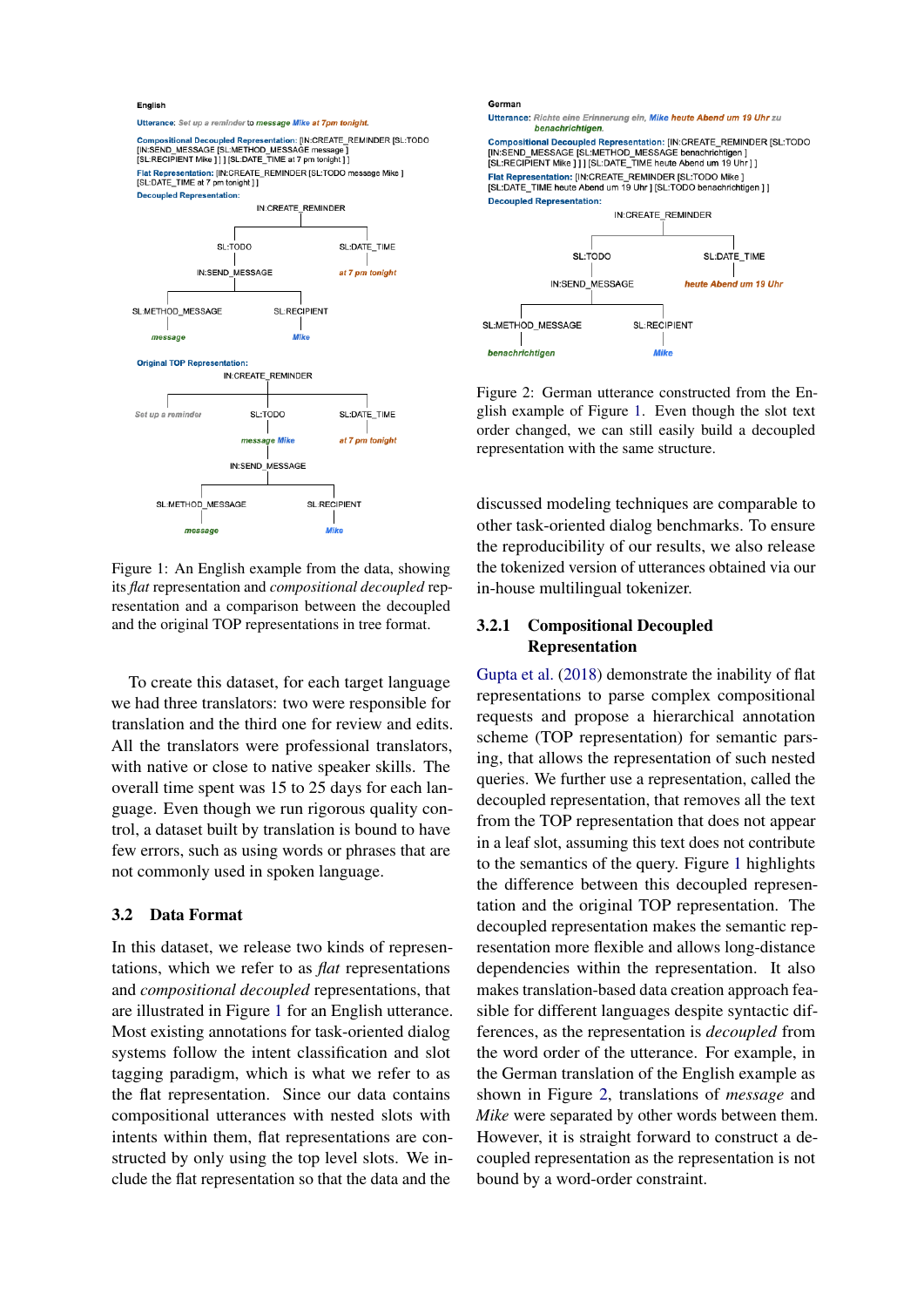#### 4 Model Architecture

### 4.1 Joint intent and slot tagging for flat representation

For flat representation, where there is a single toplevel intent, the traditional way is to model it as an intent classification and a slot tagging problem. Our baseline model is a bidirectional LSTM intent slot model as described in [Liu and Lane](#page-9-1) [\(2016\)](#page-9-1); [Zhang and Wang](#page-10-1) [\(2016\)](#page-10-1) with pre-trained XLU embeddings. Since existing pre-trained XLU embeddings (e.g., MUSE [\(Lample et al.,](#page-9-7) [2018\)](#page-9-7)) don't provide embedding for Hindi and Thai, we train our own using multiCCA following [Ammar](#page-8-5) [et al.](#page-8-5) [\(2016\)](#page-8-5). Compared to previous state-of-the-art work on existing multilingual task-oriented parsing datasets [\(Liu et al.,](#page-9-18) [2020b;](#page-9-18) [Castellucci et al.,](#page-8-6) [2019\)](#page-8-6) which use Multilingual BERT, we use XLM-R [\(Conneau et al.,](#page-8-3) [2020\)](#page-8-3) since it's shown to outperform Multilingual BERT in cross-lingual performance on a variety of tasks. Specifically we use XLM-R Large in all our experiments. We use the same model architecture as in [Chen et al.](#page-8-8) [\(2019\)](#page-8-8) and replace BERT encoder with XLM-R encoder.

#### 4.2 Seq-to-seq for hierarchical representation

Even though there are few existing works on cross lingual transfer learning for parsing flat representations, to the best of our knowledge, we are not aware of any other work that studies crosslingual transfer for parsing complex queries in taskoriented dialog. In this section, we outline our modeling approaches for the compositional decoupled representation discussed in [§3.2.1.](#page-3-0)

Seq-to-seq with Pointer-generator Network Our model adopts an architecture similar to [Ron](#page-9-2)[gali et al.](#page-9-2) [\(2020\)](#page-9-2), where source is the utterance and target is the compositional decoupled representation described in [§3.2.1.](#page-3-0) Given a source utterance, let  $[e_1, e_2, ..., e_n]$  be the encoder hidden states and  $[d_1, d_2, ..., d_m]$  be the corresponding decoder hidden states. At decoding time step t, the model can either generate an element from the ontology with generation distribution  $p_t^g$  $t<sub>t</sub><sup>g</sup>$ , or copy a token from the source sequence with copy distribution  $p_t^c$ . Generation distribution is computed as:

$$
\boldsymbol{p}^\text{g}_t = \text{softmax}\left(\text{Linear}_\text{g}[\boldsymbol{d}_t]\right)
$$

Copy distribution is computed as:

$$
\boldsymbol{p}^{\mathrm{c}}_t, \boldsymbol{\omega}_t = \mathrm{MHA}\left(\boldsymbol{e}_1, ..., \boldsymbol{e}_n; \mathrm{Linear_c}[\boldsymbol{d}_t]\right)
$$

where MHA stands for Multi-Head Atten-tion [\(Vaswani et al.,](#page-9-10) [2017\)](#page-9-10) and  $\omega_t$  is the attended vector used to compute the weight of copying  $p_t^w$ :

$$
p_t^{\mathbf{w}} = \text{sigmoid}\left(\text{Linear}_{\alpha}\left[\boldsymbol{d}_t; \boldsymbol{\omega}_t\right]\right)
$$

The final probability distribution is computed as a mixture of the generation and copy distributions:

$$
\boldsymbol{p}_t = p_t^{\mathrm{w}} \cdot \boldsymbol{p}_t^{\mathrm{g}} + (1 - p_t^{\mathrm{w}}) \cdot \boldsymbol{p}_t^{\mathrm{c}}.
$$

As a baseline, we use a standard LSTM encoderdecoder architecture with XLU embeddings. We also experiment with various transformer-based state of the art multilingual pre-trained models to improve upon the baseline. We use both pre-trained encoder-only models as well as pre-trained seq-toseq encoder and decoder models. Here we outline the different models that we experimented with:

- XLM-R encoder, pre-trained with masked language model objective in 100 languages. For decoder, we use randomly initialized transformer decoder as in [Vaswani et al.](#page-9-10) [\(2017\)](#page-9-10).
- **mBART** [\(Liu et al.,](#page-9-12) [2020a\)](#page-9-12) is pre-trained seq-toseq model using denoising autoencoder objective on monolingual corpora in 25 languages.
- **mBART** on MT: Machine translation is another common task for pre-training multilingual models. We follow [Tang et al.](#page-9-19) [\(2020\)](#page-9-19) to further finetune mBART on English to 25 languages translation task.
- **CRISS** [\(Tran et al.,](#page-9-15) [2020\)](#page-9-15) is pre-trained on parallel data in an unsupervised fashion. It iteratively mines parallel data using its own encoder outputs and trains a seq-to-seq model on the parallel data. CRISS has been shown to perform well on sentence retrieval and translation tasks.
- MARGE [\(Lewis et al.,](#page-9-14) [2020a\)](#page-9-14) is learned with an unsupervised multi-lingual multi-document paraphrasing objective. It retrieves a set of related texts in many languages and conditions on them to maximize the likelihood of generating the original text. MARGE has shown to outperform other models on a variety of multilingual benchmarks including document translation and summarization.

#### 5 Experiments

We conduct thorough experiments on the new dataset we describe in in [§3.](#page-2-1) To further demonstrate the effectiveness of our proposed approaches,

We provide reproducibility details and all hyperparameters in Appendix [A](#page-11-0)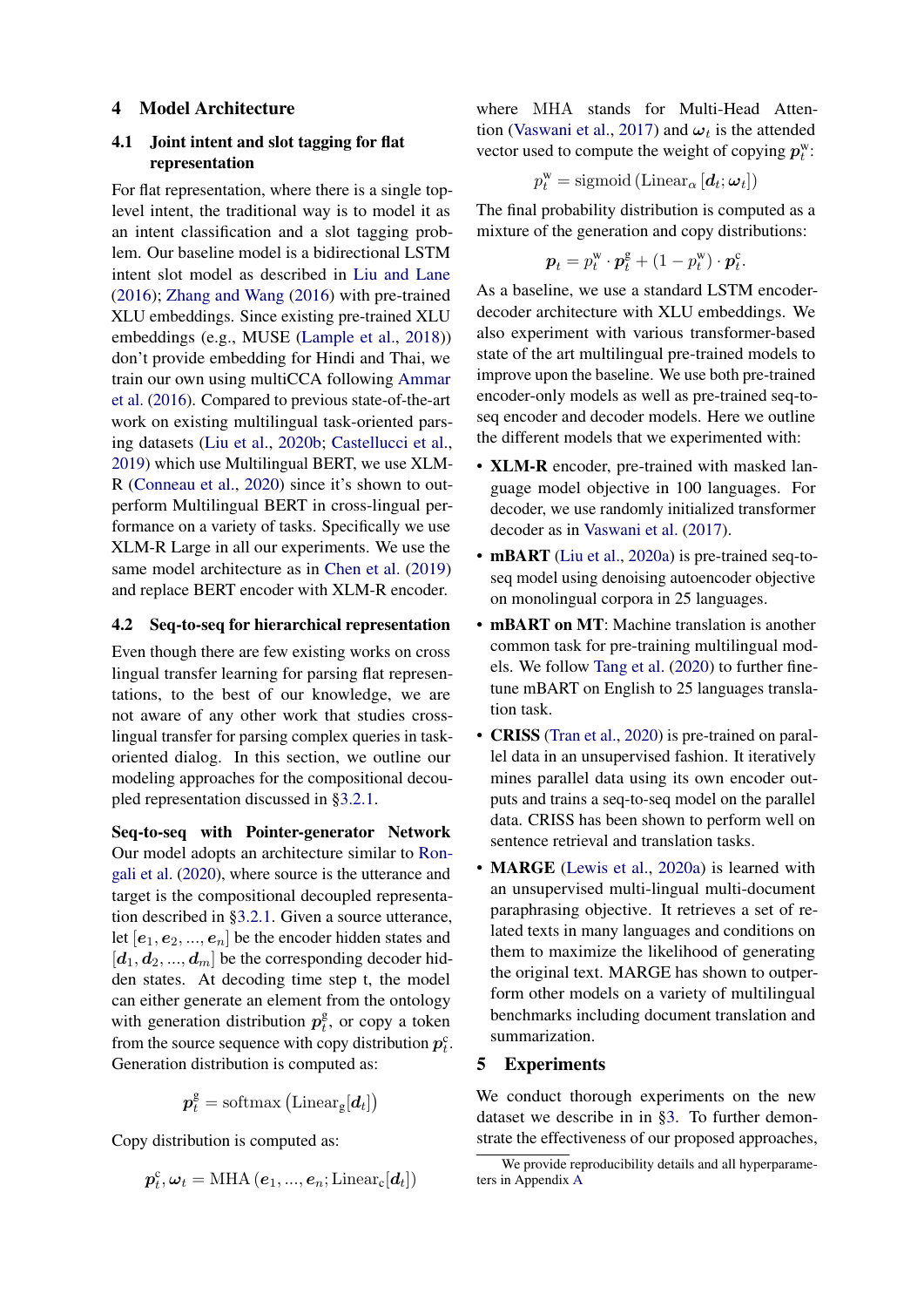we also run additional experiments on the existing multilingual task-oriented semantic parsing datasets including *Multilingual ATIS* [\(Upadhyay](#page-9-3) [et al.,](#page-9-3) [2018\)](#page-9-3) and *Multilingual TOP* [\(Schuster et al.,](#page-9-4) [2019a\)](#page-9-4). Note that both these data sets only include flat representation, while our data set contains hierarchical representations.

# 5.1 Experimental Settings

For all benchmarks, we have three different evaluation settings:

- IN-LANGUAGE MODELS: We only use target language training data.
- MULTILINGUAL MODELS: We use training data in all available languages and train a single model for multiple languages.
- ZERO-SHOT TARGET LANGUAGE MODELS: We only use English data during training.

Next in each subsection we talk about details of approaches we use in these experiments.

### <span id="page-5-0"></span>5.1.1 Translate and Align

With zero or few target language annotated examples, *translate-train* is a common approach to augment target language training data. For semantic parsing tasks, besides translation we need alignment to project slot annotations to target language. This process is similar to how we collect our dataset, but using machine translation and alignment methods. For translation, we use our in-house machine translation system. We also tried other publicly available translation APIs and didn't find significant difference in final task performance. For alignment, we experimented with both, using attention weights from translation as in [Schuster et al.](#page-9-4) [\(2019a\)](#page-9-4) and fastalign [\(Dyer et al.,](#page-8-9) [2013\)](#page-8-9) and found data generated through fastalign leads to better task performance. Thus we only report results that use fastalign.

### 5.1.2 Multilingual Training

With the advancement of multilingual pre-trained models, a single model trained on multiple languages has shown to outperform in-language models [\(Conneau et al.,](#page-8-3) [2020;](#page-8-3) [Hu et al.,](#page-8-10) [2020\)](#page-8-10). As a result, we also experiment with multilingual training on our benchmark, including training jointly on all in-language data and training on English plus translated and aligned data in all other languages for the zero-shot setting. Instead of concatenating data in

all languages together as in [Conneau et al.](#page-8-3) [\(2020\)](#page-8-3), we adopt a multitask training approach where for each batch we sample from one language based on a given sampling ratio so that languages with fewer training data can be upsampled. We found this setting to perform better than mixed-language batches in our experiments.

# <span id="page-5-1"></span>5.1.3 Distant Supervision in Zero-Shot Setting for Flat Representations

Alignment models are not perfect, especially for low resource languages. To combat the noise and biases introduced in slot label projection, we experiment with another distant supervision approach in the zero-shot setting for learning flat representation models. We first concatenate the English utterance and its corresponding translation (using machine translation) in target language as input and then replace the English slot text with MASK token at random (30% of the time, chosen empirically as a hyper-parameter). With the masked source utterance and the translated utterance as the concatenated input, we train a model to predict the overall intent and slot labels on the original English source. In this way, the MASK token can also attend to its translation counterpart to predict its label and the translated slot text could be distantly supervised by English labeled data.

# 6 Results and Discussions

#### 6.1 Results on MTOP

<span id="page-5-2"></span>Flat Representation Results Table. [2](#page-6-0) shows the result on our MTOP dataset for all languages, using the flat representation. For both in-language and multilingual settings, XLM-R based models significantly outperform the BiLSTM models using XLU. We also observe that multilingual models outperform in-language models. Interestingly, for Hindi and Thai (both non-European languages), the improvements from multilingual training are considerably higher for XLM-R as compared to XLU BiLSTM. This observation highlights the remarkable cross-lingual transferability of the pre-trained XLM-R representations where fine-tuning on syntactically different languages also improves target language performance.

For zero-shot cross-lingual transfer, we restrict ourselves to an XLM-R baseline to explore improvements using translate and align, and the distant supervision techniques as described in [5.1.1](#page-5-0) and [5.1.3](#page-5-1) respectively. Our results demonstrate that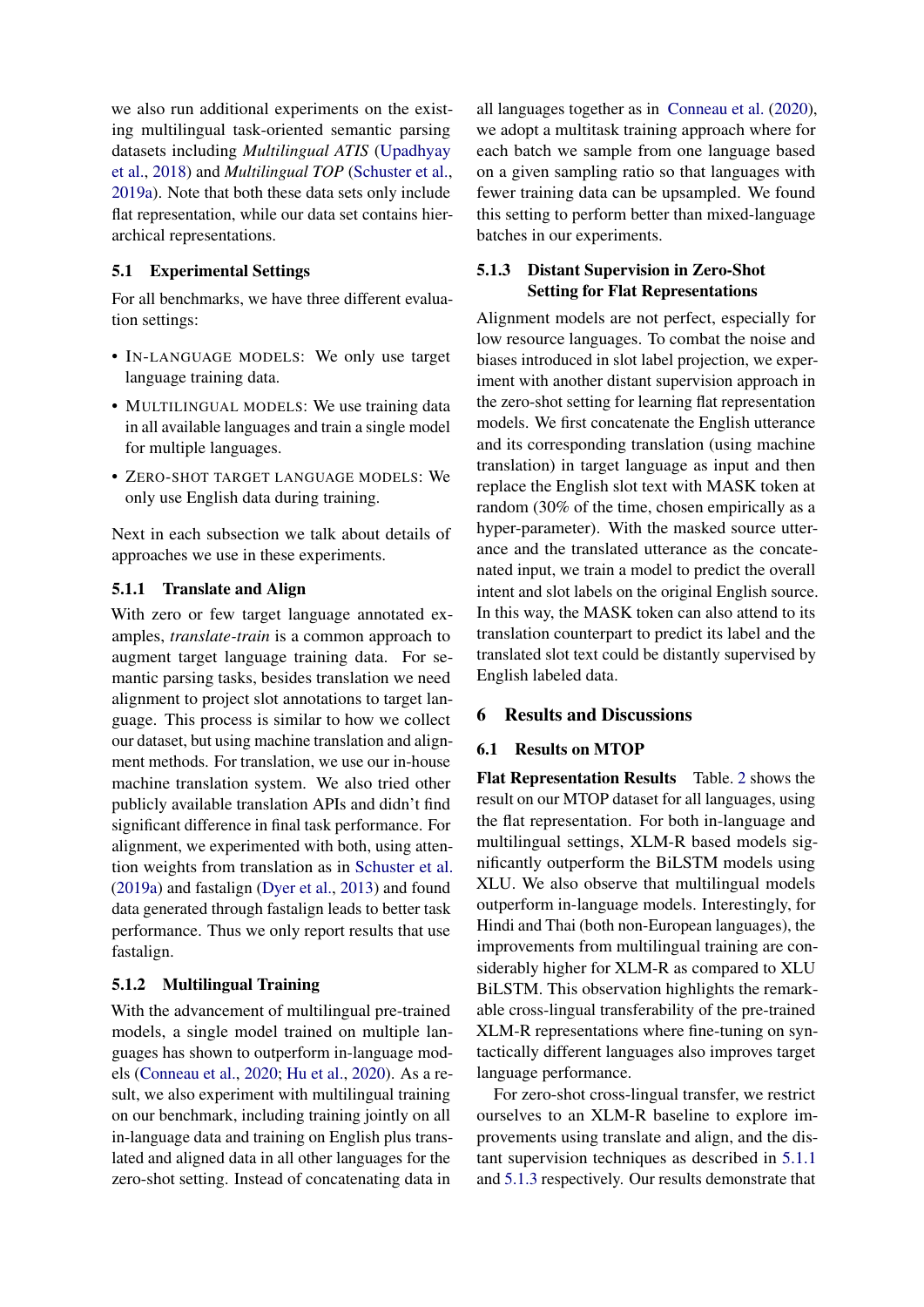<span id="page-6-0"></span>

| Model                                                                                                                           | en                       | <b>es</b>                  | fr                           | de<br>(Exact Match Accuracy) | hi                         | th                           | $Avg(5 \text{ langs})$       |  |
|---------------------------------------------------------------------------------------------------------------------------------|--------------------------|----------------------------|------------------------------|------------------------------|----------------------------|------------------------------|------------------------------|--|
| In-language models (only use target language training data)                                                                     |                          |                            |                              |                              |                            |                              |                              |  |
| XLU biLSTM<br>XLM-R                                                                                                             |                          | 70.8<br>81.6               | 68.9<br>79.4                 | 65.1<br>76.9                 | 62.6<br>76.8               | 68<br>73.8                   | 67.1<br>77.7                 |  |
| Multilingual models (use training data from multiple languages)                                                                 |                          |                            |                              |                              |                            |                              |                              |  |
| XLU biLSTM<br>XLM-R                                                                                                             | 78.2<br>86.3             | 73.8<br>83.6               | 71.5<br>81.8                 | 65.8<br>79.2                 | 63.1<br>78.9               | 68.7<br>76.7                 | 68.6<br>80                   |  |
| Zero-shot target language models (only use English training data)                                                               |                          |                            |                              |                              |                            |                              |                              |  |
| XLM-R on EN<br>XLM-R with mask in $\S 5.1.3$<br>XLM-R on $EN +$ translate align §5.1.1<br>$XLM-R$ with mask $+$ translate align | N/A<br>N/A<br>N/A<br>N/A | 69.1<br>68<br>74.5<br>74.6 | 65.4<br>69.5<br>72.6<br>72.2 | 64<br>69.2<br>64.7<br>65.7   | 55<br>63.3<br>58.3<br>62.5 | 43.8<br>35.3<br>56.5<br>53.2 | 59.5<br>61.1<br>65.3<br>65.6 |  |

Table 2: Results on flat representation for 6 languages. We report exact match accuracy in this table. More metrics including intent accuracy and slot F1 is in Table [5](#page-12-0) in Appendix. Notice that average is calculated across 5 languages except English to be comparable to zero-shot results. Best result for zero-shot is in bold. Taking best zero shot setting for each language, average exact match accuracy is 67.2. Note that for zero-shot setting, we only use EN train and eval data without any target language data.

distant supervision is able to considerably improve over the baselines for French, German and Hindi, while there is a small drop for Spanish. In the same setting, performance for Thai significantly degrades compared to the baseline. We suspect this is due to imperfect Thai tokenization that leads to learning noisy implicit alignments through distant supervision. The translate and align approach consistently improves over the baseline for all languages. It also performs better than distant supervision for all languages except German and Hindi. Our hypothesis is that the compounding nature of German inhibits the learning of hard alignment from fastalign. In summary, the XLM-R trained on all the 6 languages significantly outperforms all other models for this task.

In Appendix [B,](#page-11-1) we further report intent accuracy and slot F1 metrics for the flat representation, as these are commonly used metrics in previous benchmarks for intent-slot prediction [\(Price,](#page-9-16) [1990;](#page-9-16) [Schuster et al.,](#page-9-4) [2019a\)](#page-9-4).

Compositional Decoupled Representation Table. [3](#page-7-0) shows the results on our MTOP dataset using compositional decoupled representation. In all settings, using multilingual pre-trained models significantly outperform the baseline. Surprisingly, mBART doesn't demonstrate strong performance compared to other models with fine-tuning on our task, even though fine-tuning BART on English

achieves the best performance on English data. We hypothesize that mBART was under-trained for many languages and did not learn good crosslingual alignments. In order to prove our hypothesis, we further fine-tune mBART on English to 25 languages translation task. The obtained mBART fine-tuned on translation significantly outperform the original mBART. The performance of CRISS and MARGE are at par with each other and among our best performing models across 5 languages, except Thai. XLM-R with random decoder performs the best on Thai. We believe this is because neither CRISS nor MARGE are pre-trained on Thai, while XLM-R pre-training includes Thai.

Similar to previous observations, multilingual training improves over the monolingual results. With multilingual training, XLM-R and CRISS are the best performing models for every language. Since XLM-R uses a randomly initialized decoder, it makes intuitive sense that such a decoder is better trained with multilingual training and thus obtains higher gains from more training data. Interestingly, mBART performance also improves a lot, which is another evidence that it was originally undertrained, as discussed in the previous paragraph. In the zero-shot setting, using the models fine-tuned on English does not perform well. In fact Thai zero shot using CRISS gives a 0 exact match accuracy, as the model was not pre-trained on any Thai data. Both XLM-R and CRISS show significant improve-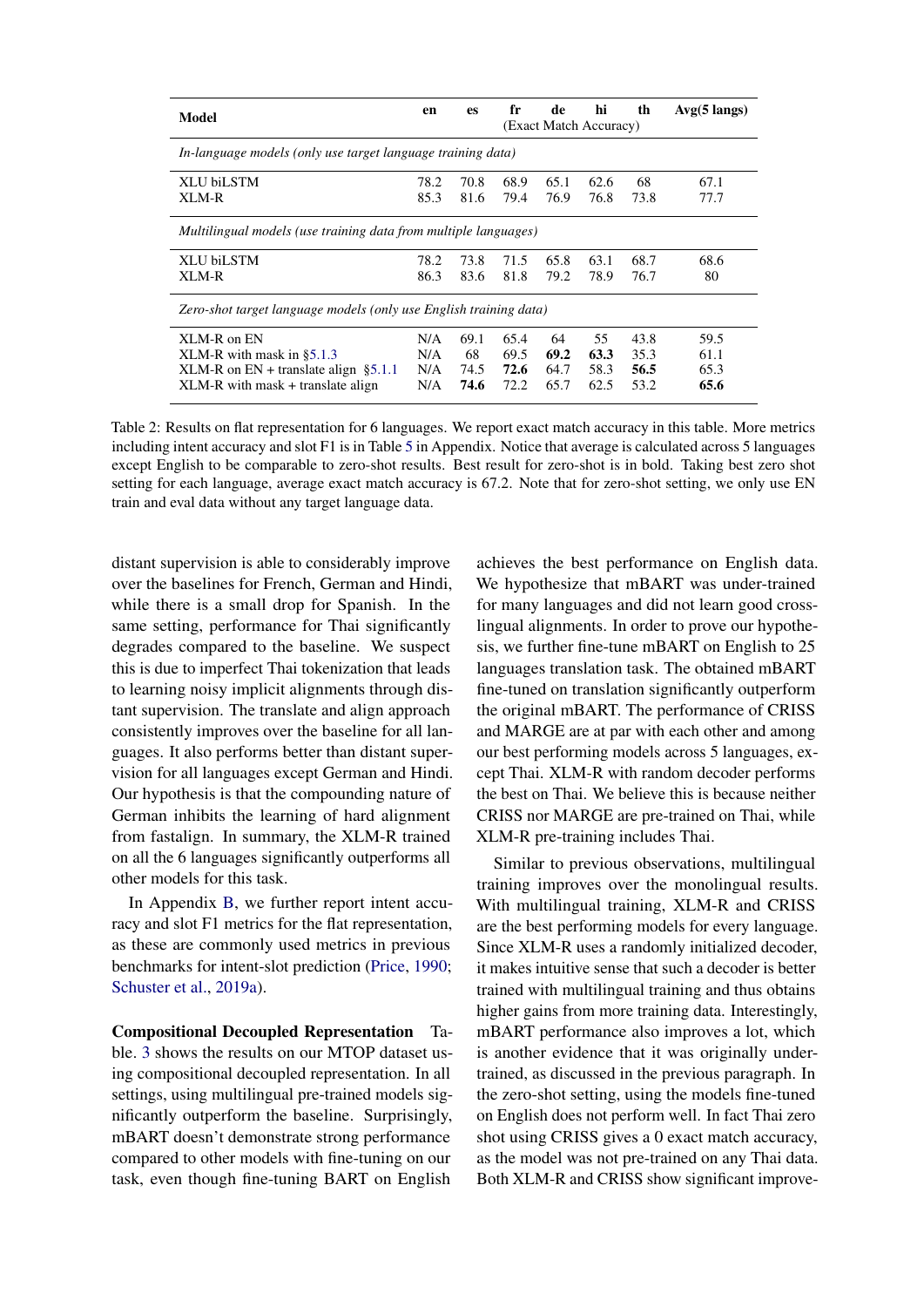<span id="page-7-0"></span>

| Model                                                             | en   | es   | fr   | de   | hi<br>(Exact Match Accuracy) | th       | $Avg(5 \text{ langs})$ |
|-------------------------------------------------------------------|------|------|------|------|------------------------------|----------|------------------------|
| In-language models (only use target language training data)       |      |      |      |      |                              |          |                        |
| <b>XLU biLSTM</b>                                                 | 77.8 | 66.5 | 65.6 | 61.5 | 61.5                         | 62.8     | 63.6                   |
| XLM-R encoder + random decoder                                    | 83.9 | 76.9 | 74.7 | 71.2 | 70.2                         | 71.2     | 72.8                   |
| mBART                                                             | 81.8 | 75.8 | 68.1 | 69.1 | 67.6                         | 61.2     | 68.4                   |
| mBART on MT                                                       | 84.3 | 77.2 | 74.4 | 70.1 | 69.2                         | 66.9     | 71.6                   |
| <b>CRISS</b>                                                      | 84.2 | 78   | 75.5 | 72.2 | 73                           | 68.8     | 73.5                   |
| <b>MARGE</b>                                                      | 84   | 77.7 | 75.4 | 71.5 | 70.8                         | 70.8     | 73.2                   |
| Multilingual models (use training data from multiple languages)   |      |      |      |      |                              |          |                        |
| XLM-R encoder + random decoder                                    | 83.6 | 79.8 | 78   | 74   | 74                           | 73.4     | 75.8                   |
| mBART                                                             | 83   | 78.9 | 76   | 72.9 | 72.8                         | 68.8     | 73.9                   |
| <b>CRISS</b>                                                      | 84.1 | 79.1 | 77.7 | 74.4 | 74.7                         | 71.3     | 75.4                   |
| Zero-shot target language models (only use English training data) |      |      |      |      |                              |          |                        |
| XLM-R on EN                                                       | N/A  | 50.3 | 43.9 | 42.3 | 30.9                         | 26.7     | 38.8                   |
| $XLM-R$ on $EN +$ translate align                                 | N/A  | 71.9 | 70.3 | 62.4 | 63                           | 60       | 65.5                   |
| CRISS on EN                                                       | N/A  | 48.6 | 46.6 | 36.1 | 31.2                         | $\Omega$ | 32.5                   |
| CRISS on $EN +$ translate align                                   | N/A  | 73.3 | 71.7 | 62.8 | 63.2                         | 53       | 64.8                   |

Table 3: Results on compositional decoupled representation for 6 languages. Metric is exact match accuracy. Average is calculated across 5 languages except English. Best result for each setting is in bold. For reference, exact match accuracy for BART model in-language training for en is 84.6.

<span id="page-7-1"></span>

| Model                                                             |                | <b>Multilingual ATIS</b> | <b>Multilingual TOP</b> |                |  |  |  |  |
|-------------------------------------------------------------------|----------------|--------------------------|-------------------------|----------------|--|--|--|--|
|                                                                   | hi             | tr                       | es                      | th             |  |  |  |  |
| In-language models (only use target language training data)       |                |                          |                         |                |  |  |  |  |
| Original paper                                                    | -/-/74.6       | $-1 - 75.5$              | 74.8/96.6/83.0          | 84.8/96.6/90.6 |  |  |  |  |
| XLM-R                                                             | 53.6/80.6/84.4 | 52.6/90.0/80.4           | 84.3/98.9/90.2          | 90.6/97.4/95   |  |  |  |  |
| Multilingual models (use training data from multiple languages)   |                |                          |                         |                |  |  |  |  |
| original paper (bilingual)                                        | $-/-/80.6$     | $-/-/78.9$               | 76.0/97.5/83.4          | 86.1/96.9/91.5 |  |  |  |  |
| XLM-R ALL                                                         | 62.3/85.9/87.8 | 65.7/92.7/86.5           | 83.9/99.1/90            | 91.2/97.7/95.4 |  |  |  |  |
| Zero-shot target language models (only use English training data) |                |                          |                         |                |  |  |  |  |
| Original paper                                                    | N/A            | N/A                      | 55/85.4/72.9            | 45.6/95.9/55.4 |  |  |  |  |
| <b>MBERT MLT</b>                                                  | N/A            | N/A                      | $-187.9173.9$           | -/73.46/27.1   |  |  |  |  |
| XLM-R on EN                                                       | 40.3/80.2/76.2 | 15.7/78/51.8             | 79.9/97.7/84.2          | 35/90.4/46     |  |  |  |  |
| XLM-R with mask                                                   | 49.4/85.3/84.2 | 19.7/79.7/60.6           | 76.9/98.1/85            | 23.5/95.9/30.2 |  |  |  |  |
| $XLM-R EN + translate$ align                                      | 53.2/85.3/84.2 | 49.7/91.3/80.2           | 66.5/98.2/75.8          | 43.4/97.3/52.8 |  |  |  |  |
| XLM-R mask + translate align                                      | 55.3/85.8/84.7 | 46.4/89.7/79.5           | 73.2/98/83              | 41.2/96.9/52.8 |  |  |  |  |

Table 4: Results on Multilingual ATIS and Multilingual TOP, metrics are exact match accuracy / intent accuracy / slot F1 respectively. For zero-shot, first line is from original dataset paper. Best result for zero-shot is in bold.

ments when they utilized the machine translated and aligned data.

#### 6.2 Results on Existing Benchmarks

Table. [4](#page-7-1) shows results on two previously released multilingual datasets: Multilingual ATIS and Multilingual TOP. Similar to our findings in [6.1,](#page-5-2) XLM-R based models significantly outperform the best results reported by the original papers and sets a new state-of-the-art on these benchmarks. Also, multilingual models trained on all available languages further improve the result.

For Multilingual ATIS, in the zero-shot setting, our distant supervised masking strategy shows considerable gains compared to direct transfer using English. Using translate and aligned data also helps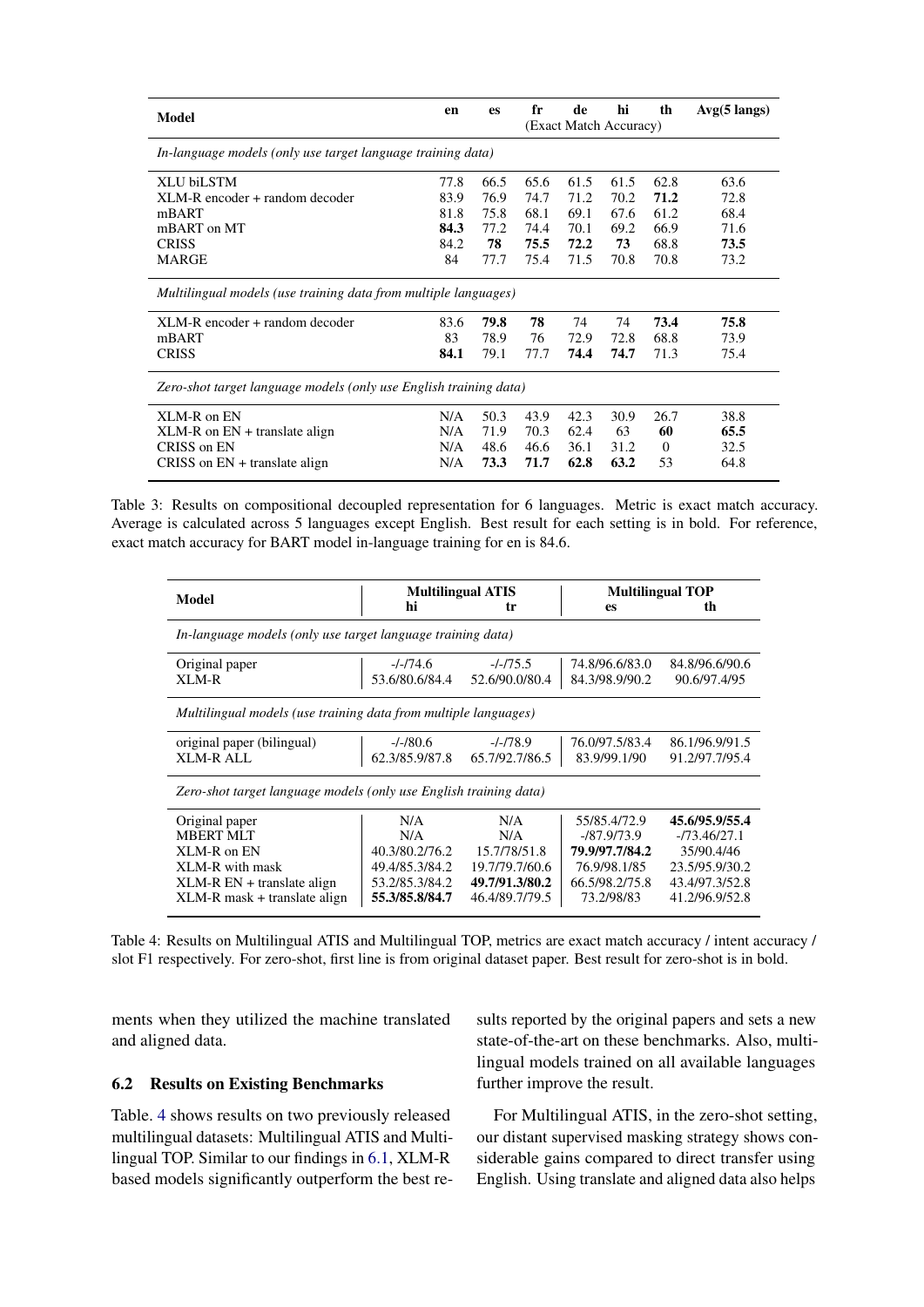in improving the results significantly. When multitask trained together with masked data, it achieves the best zero-shot performance on Hindi. For both languages (Hindi and Turkish) this comes very close to the performance using target language training data.

For multilingual TOP, direct transfer proves to be effective for Spanish, direct transfer from English overall yield better result than what's reported in Mixed-Language Training (MLT) with MBERT [\(Liu et al.,](#page-9-18) [2020b\)](#page-9-18). While masking and translating generated data degrade its performance. Based on our error analysis, we find that tokenization mismatch, derived from translation data, causes such performance drop due to errors in slot text boundaries. For Thai, all our translation-based techniques perform worse than translate-train results from original paper. We attribute this primarily to the tokenization difference between our translated data and original test data. Unlike Spanish, Thai is much more sensitive to tokenization as it rarely uses whitespace.

# 7 Conclusion

In this paper, we release a new multilingual taskoriented semantic parsing dataset called MTOP that covers 6 languages, including both flat and compositional representations. We develop strong and comprehensive benchmarks for both representations using state-of-the-art multilingual pretrained models in both zero-shot and with target language settings. We hope this dataset along with proposed methods benefit the research community in scaling task-oriented dialog systems to more languages effectively and efficiently.

#### References

- <span id="page-8-5"></span>Waleed Ammar, George Mulcaire, Yulia Tsvetkov, Guillaume Lample, Chris Dyer, and Noah A Smith. 2016. Massively multilingual word embeddings. *arXiv preprint arXiv:1602.01925*.
- <span id="page-8-6"></span>Giuseppe Castellucci, Valentina Bellomaria, Andrea Favalli, and Raniero Romagnoli. 2019. Multilingual intent detection and slot filling in a joint bertbased model. *arXiv preprint arXiv:1907.02884*.
- <span id="page-8-8"></span>Qian Chen, Zhu Zhuo, and Wen Wang. 2019. Bert for joint intent classification and slot filling. *arXiv preprint arXiv:1902.10909*.
- <span id="page-8-3"></span>Alexis Conneau, Kartikay Khandelwal, Naman Goyal, Vishrav Chaudhary, Guillaume Wenzek, Francisco

Guzman, Edouard Grave, Myle Ott, Luke Zettle- ´ moyer, and Veselin Stoyanov. 2020. [Unsupervised](https://doi.org/10.18653/v1/2020.acl-main.747) [cross-lingual representation learning at scale.](https://doi.org/10.18653/v1/2020.acl-main.747) In *Proceedings of the 58th Annual Meeting of the Association for Computational Linguistics*, pages 8440– 8451, Online. Association for Computational Linguistics.

- <span id="page-8-7"></span>Alice Coucke, Alaa Saade, Adrien Ball, Théodore Bluche, Alexandre Caulier, David Leroy, Clément Doumouro, Thibault Gisselbrecht, Francesco Caltagirone, Thibaut Lavril, Maël Primet, and Joseph Dureau. 2018. [Snips voice platform: an embedded](http://arxiv.org/abs/1805.10190) [spoken language understanding system for private](http://arxiv.org/abs/1805.10190)[by-design voice interfaces.](http://arxiv.org/abs/1805.10190) *CoRR*, abs/1805.10190.
- <span id="page-8-1"></span>Jacob Devlin, Ming-Wei Chang, Kenton Lee, and Kristina Toutanova. 2019. [BERT: Pre-training of](https://doi.org/10.18653/v1/N19-1423) [deep bidirectional transformers for language under](https://doi.org/10.18653/v1/N19-1423)[standing.](https://doi.org/10.18653/v1/N19-1423) In *Proceedings of the 2019 Conference of the North American Chapter of the Association for Computational Linguistics: Human Language Technologies, Volume 1 (Long and Short Papers)*, pages 4171–4186, Minneapolis, Minnesota. Association for Computational Linguistics.
- <span id="page-8-9"></span>Chris Dyer, Victor Chahuneau, and Noah A. Smith. 2013. [A simple, fast, and effective reparameteriza](https://www.aclweb.org/anthology/N13-1073/)[tion of IBM model 2.](https://www.aclweb.org/anthology/N13-1073/) In *Human Language Technologies: Conference of the North American Chapter of the Association of Computational Linguistics, Proceedings, June 9-14, 2013, Westin Peachtree Plaza Hotel, Atlanta, Georgia, USA*, pages 644–648. The Association for Computational Linguistics.
- <span id="page-8-4"></span>Chris Dyer, Adhiguna Kuncoro, Miguel Ballesteros, and Noah A. Smith. 2016. [Recurrent neural network](http://dblp.uni-trier.de/db/conf/naacl/naacl2016.html#DyerKBS16) [grammars.](http://dblp.uni-trier.de/db/conf/naacl/naacl2016.html#DyerKBS16) In *HLT-NAACL*, pages 199–209. The Association for Computational Linguistics.
- <span id="page-8-0"></span>Sonal Gupta, Rushin Shah, Mrinal Mohit, Anuj Kumar, and Mike Lewis. 2018. Semantic parsing for task oriented dialog using hierarchical representations. In *Proceedings of the 2018 Conference on Empirical Methods in Natural Language Processing*, pages 2787–2792.
- <span id="page-8-10"></span>Junjie Hu, Sebastian Ruder, Aditya Siddhant, Graham Neubig, Orhan Firat, and Melvin Johnson. 2020. Xtreme: A massively multilingual multi-task benchmark for evaluating cross-lingual generalization. *arXiv preprint arXiv:2003.11080*.
- <span id="page-8-12"></span>Pavel Izmailov, Dmitry Podoprikhin, Timur Garipov, Dmitry Vetrov, and Andrew Gordon Wilson. 2018. Averaging weights leads to wider optima and better generalization. In *Conference on Uncertainty in Artificial Intelligence (UAI 2018)*.
- <span id="page-8-11"></span>Diederik Kingma and Jimmy Ba. 2015. Adam: A method for stochastic optimization.
- <span id="page-8-2"></span>Guillaume Lample and Alexis Conneau. 2019. Crosslingual language model pretraining. *Advances in Neural Information Processing Systems (NeurIPS)*.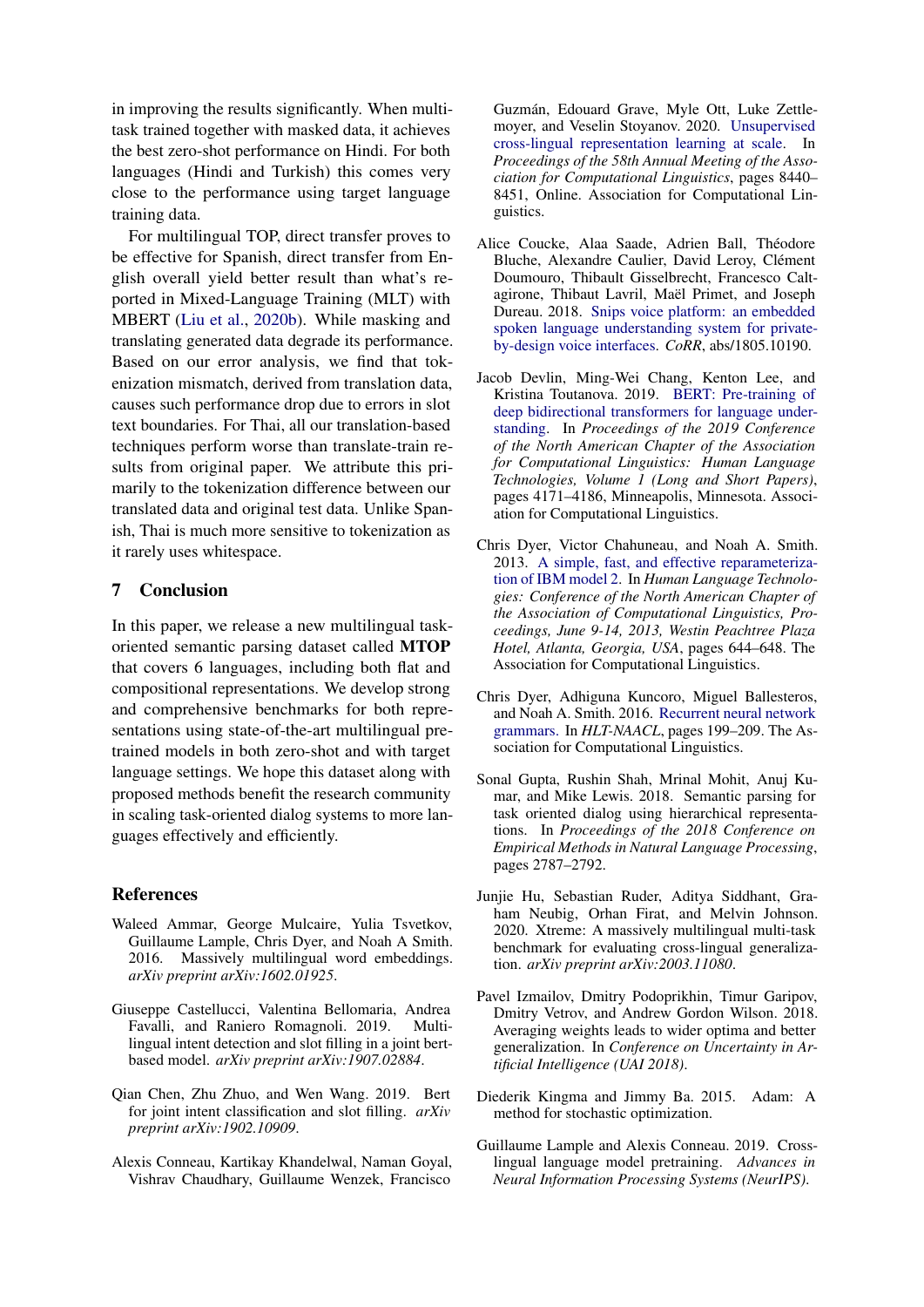- <span id="page-9-7"></span>Guillaume Lample, Alexis Conneau, Marc'Aurelio Ranzato, Ludovic Denoyer, and Hervé Jégou. 2018. [Word translation without parallel data.](http://dblp.uni-trier.de/db/conf/iclr/iclr2018.html#LampleCRDJ18) In *ICLR (Poster)*. OpenReview.net.
- <span id="page-9-14"></span>Mike Lewis, Marjan Ghazvininejad, Gargi Ghosh, Armen Aghajanyan, Sida Wang, and Luke Zettlemoyer. 2020a. Pre-training via paraphrasing. *arXiv preprint arXiv:2006.15020*.
- <span id="page-9-13"></span>Mike Lewis, Yinhan Liu, Naman Goyal, Marjan Ghazvininejad, Abdelrahman Mohamed, Omer Levy, Veselin Stoyanov, and Luke Zettlemoyer. 2020b. [BART: Denoising sequence-to-sequence](https://doi.org/10.18653/v1/2020.acl-main.703) [pre-training for natural language generation, trans](https://doi.org/10.18653/v1/2020.acl-main.703)[lation, and comprehension.](https://doi.org/10.18653/v1/2020.acl-main.703) In *Proceedings of the 58th Annual Meeting of the Association for Computational Linguistics*, pages 7871–7880, Online. Association for Computational Linguistics.
- <span id="page-9-20"></span>Zhouhan Lin, Minwei Feng, Cícero Nogueira dos Santos, Mo Yu, Bing Xiang, Bowen Zhou, and Yoshua Bengio. 2017. [A structured self-attentive sen](https://openreview.net/forum?id=BJC_jUqxe)[tence embedding.](https://openreview.net/forum?id=BJC_jUqxe) In *5th International Conference on Learning Representations, ICLR 2017, Toulon, France, April 24-26, 2017, Conference Track Proceedings*. OpenReview.net.
- <span id="page-9-1"></span>Bing Liu and Ian Lane. 2016. [Attention-based recur](https://doi.org/10.21437/Interspeech.2016-1352)[rent neural network models for joint intent detection](https://doi.org/10.21437/Interspeech.2016-1352) [and slot filling.](https://doi.org/10.21437/Interspeech.2016-1352) In *Interspeech 2016, 17th Annual Conference of the International Speech Communication Association, San Francisco, CA, USA, September 8-12, 2016*, pages 685–689. ISCA.
- <span id="page-9-12"></span>Yinhan Liu, Jiatao Gu, Naman Goyal, Xian Li, Sergey Edunov, Marjan Ghazvininejad, Mike Lewis, and Luke Zettlemoyer. 2020a. [Multilingual denoising](http://arxiv.org/abs/2001.08210) [pre-training for neural machine translation.](http://arxiv.org/abs/2001.08210) *CoRR*, abs/2001.08210.
- <span id="page-9-18"></span>Zihan Liu, Genta Indra Winata, Zhaojiang Lin, Peng Xu, and Pascale Fung. 2020b. [Attention-informed](https://aaai.org/ojs/index.php/AAAI/article/view/6362) [mixed-language training for zero-shot cross-lingual](https://aaai.org/ojs/index.php/AAAI/article/view/6362) [task-oriented dialogue systems.](https://aaai.org/ojs/index.php/AAAI/article/view/6362) In *The Thirty-Fourth AAAI Conference on Artificial Intelligence, AAAI 2020, The Thirty-Second Innovative Applications of Artificial Intelligence Conference, IAAI 2020, The Tenth AAAI Symposium on Educational Advances in Artificial Intelligence, EAAI 2020, New York, NY, USA, February 7-12, 2020*, pages 8433– 8440. AAAI Press.
- <span id="page-9-0"></span>Grégoire Mesnil, Xiaodong He, Li Deng, and Yoshua Bengio. 2013. Investigation of recurrent-neuralnetwork architectures and learning methods for spoken language understanding. In *INTERSPEECH*, pages 3771–3775.
- <span id="page-9-6"></span>Tomas Mikolov, Quoc V. Le, and Ilya Sutskever. 2013. [Exploiting similarities among languages for ma](http://dblp.uni-trier.de/db/journals/corr/corr1309.html#MikolovLS13)[chine translation.](http://dblp.uni-trier.de/db/journals/corr/corr1309.html#MikolovLS13) *CoRR*, abs/1309.4168.
- <span id="page-9-9"></span>Matthew E. Peters, Mark Neumann, Mohit Iyyer, Matt Gardner, Christopher Clark, Kenton Lee, and Luke

Zettlemoyer. 2018. Deep contextualized word representations. In *Proc. of NAACL*.

- <span id="page-9-11"></span>Telmo Pires, Eva Schlinger, and Dan Garrette. 2019. [How multilingual is multilingual bert?](http://dblp.uni-trier.de/db/conf/acl/acl2019-1.html#PiresSG19) In *ACL (1)*, pages 4996–5001. Association for Computational Linguistics.
- <span id="page-9-16"></span>P. J. Price. 1990. [Evaluation of spoken language sys](http://dblp.uni-trier.de/db/conf/naacl/naacl1990.html#Price90)[tems: the atis domain.](http://dblp.uni-trier.de/db/conf/naacl/naacl1990.html#Price90) In *HLT*. Morgan Kaufmann.
- <span id="page-9-2"></span>Subendhu Rongali, Luca Soldaini, Emilio Monti, and Wael Hamza. 2020. Don't parse, generate! a sequence to sequence architecture for task-oriented semantic parsing. *arXiv preprint arXiv:2001.11458*.
- <span id="page-9-17"></span>Sebastian Ruder, Ivan Vulic, and Anders Sogaard. 2017. [A survey of cross-lingual word embedding](http://arxiv.org/abs/1706.04902) [models.](http://arxiv.org/abs/1706.04902) Cite arxiv:1706.04902.
- <span id="page-9-4"></span>Sebastian Schuster, Sonal Gupta, Rushin Shah, and Mike Lewis. 2019a. [Cross-lingual transfer learning](https://doi.org/10.18653/v1/N19-1380) [for multilingual task oriented dialog.](https://doi.org/10.18653/v1/N19-1380) In *Proceedings of the 2019 Conference of the North American Chapter of the Association for Computational Linguistics: Human Language Technologies, Volume 1 (Long and Short Papers)*, pages 3795–3805, Minneapolis, Minnesota. Association for Computational Linguistics.
- <span id="page-9-8"></span>Tal Schuster, Ori Ram, Regina Barzilay, and Amir Globerson. 2019b. [Cross-lingual alignment of con](https://www.aclweb.org/anthology/N19-1162)[textual word embeddings, with applications to zero](https://www.aclweb.org/anthology/N19-1162)[shot dependency parsing.](https://www.aclweb.org/anthology/N19-1162) In *Proceedings of the 2019 Conference of the North American Chapter of the Association for Computational Linguistics: Human Language Technologies, Volume 1 (Long and Short Papers)*, pages 1599–1613, Minneapolis, Minnesota. Association for Computational Linguistics.
- <span id="page-9-19"></span>Yuqing Tang, Chau Tran, Xian Li, Peng-Jen Chen, Naman Goyal, Vishrav Chaudhary, Jiatao Gu, and Angela Fan. 2020. Multilingual translation with extensible multilingual pretraining and finetuning. *arXiv preprint arXiv:2008.00401*.
- <span id="page-9-15"></span>Chau Tran, Yuqing Tang, Xian Li, and Jiatao Gu. 2020. Cross-lingual retrieval for iterative self-supervised training. *arXiv preprint arXiv:2006.09526*.
- <span id="page-9-3"></span>Shyam Upadhyay, Manaal Faruqui, Gökhan Tür, Dilek Hakkani-Tür, and Larry P. Heck. 2018. [\(almost\)](http://dblp.uni-trier.de/db/conf/icassp/icassp2018.html#UpadhyayFTHH18) [zero-shot cross-lingual spoken language understand](http://dblp.uni-trier.de/db/conf/icassp/icassp2018.html#UpadhyayFTHH18)[ing.](http://dblp.uni-trier.de/db/conf/icassp/icassp2018.html#UpadhyayFTHH18) In *ICASSP*, pages 6034–6038. IEEE.
- <span id="page-9-10"></span>Ashish Vaswani, Noam Shazeer, Niki Parmar, Jakob Uszkoreit, Llion Jones, Aidan N Gomez, Łukasz Kaiser, and Illia Polosukhin. 2017. Attention is all you need. In *Advances in neural information processing systems*, pages 5998–6008.
- <span id="page-9-5"></span>Jason D. Williams, Antoine Raux, and Matthew Henderson. 2016. [The dialog state tracking challenge](http://dblp.uni-trier.de/db/journals/dad/dad7.html#WilliamsRH16a) [series: A review.](http://dblp.uni-trier.de/db/journals/dad/dad7.html#WilliamsRH16a) *D&D*, 7(3):4–33.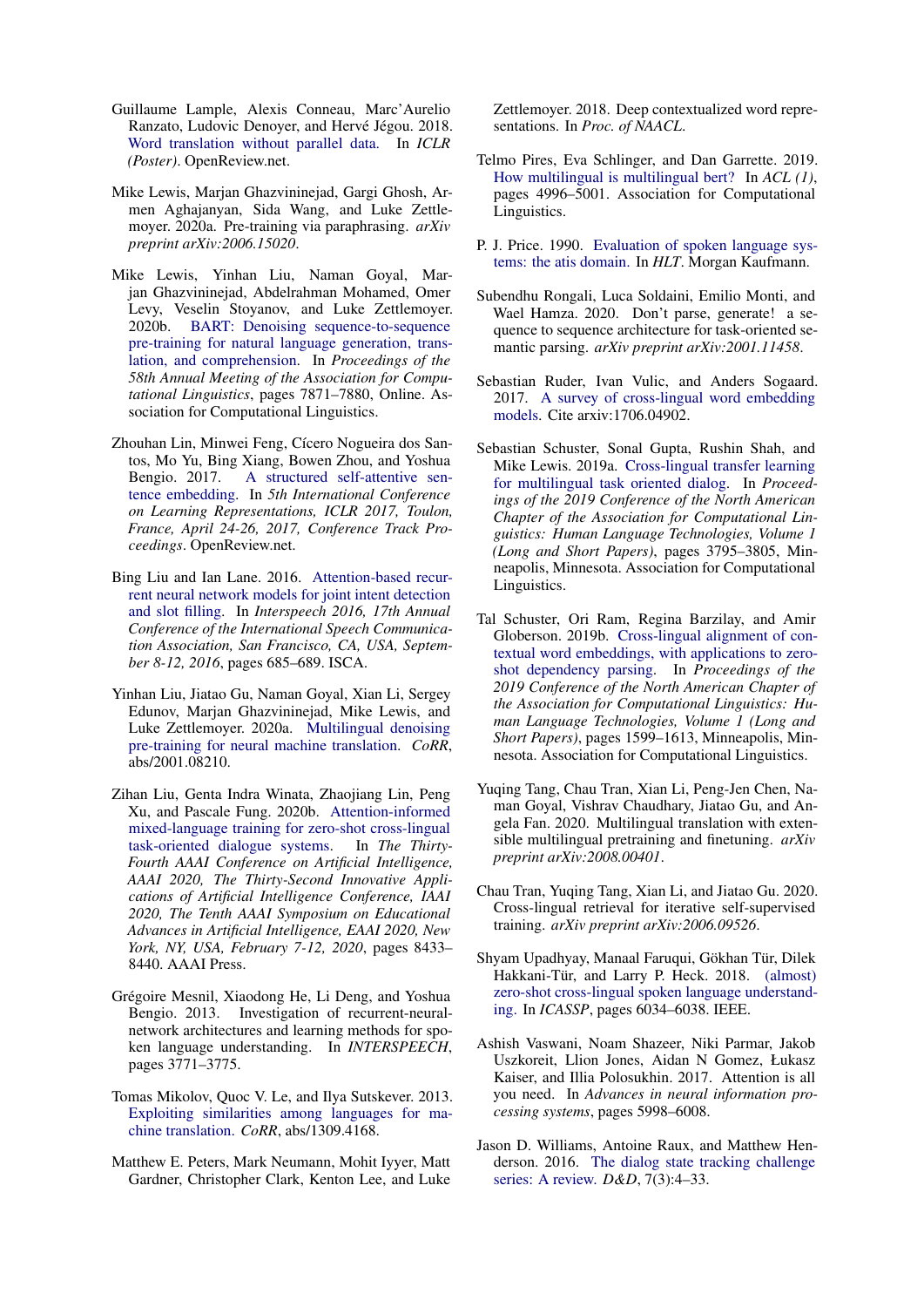- <span id="page-10-2"></span>Yang You, Jing Li, Sashank Reddi, Jonathan Hseu, Sanjiv Kumar, Srinadh Bhojanapalli, Xiaodan Song, James Demmel, Kurt Keutzer, and Cho-Jui Hsieh. 2019. Large batch optimization for deep learning: Training bert in 76 minutes. *arXiv preprint arXiv:1904.00962*.
- <span id="page-10-1"></span>Xiaodong Zhang and Houfeng Wang. 2016. [A joint](http://www.ijcai.org/Abstract/16/425) [model of intent determination and slot filling for spo](http://www.ijcai.org/Abstract/16/425)[ken language understanding.](http://www.ijcai.org/Abstract/16/425) In *Proceedings of the Twenty-Fifth International Joint Conference on Artificial Intelligence, IJCAI 2016, New York, NY, USA, 9-15 July 2016*, pages 2993–2999. IJCAI/AAAI Press.
- <span id="page-10-0"></span>Su Zhu and Kai Yu. 2017. [Encoder-decoder with focus](http://dblp.uni-trier.de/db/conf/icassp/icassp2017.html#ZhuY17)[mechanism for sequence labelling based spoken lan](http://dblp.uni-trier.de/db/conf/icassp/icassp2017.html#ZhuY17)[guage understanding.](http://dblp.uni-trier.de/db/conf/icassp/icassp2017.html#ZhuY17) In *ICASSP*, pages 5675–5679. IEEE.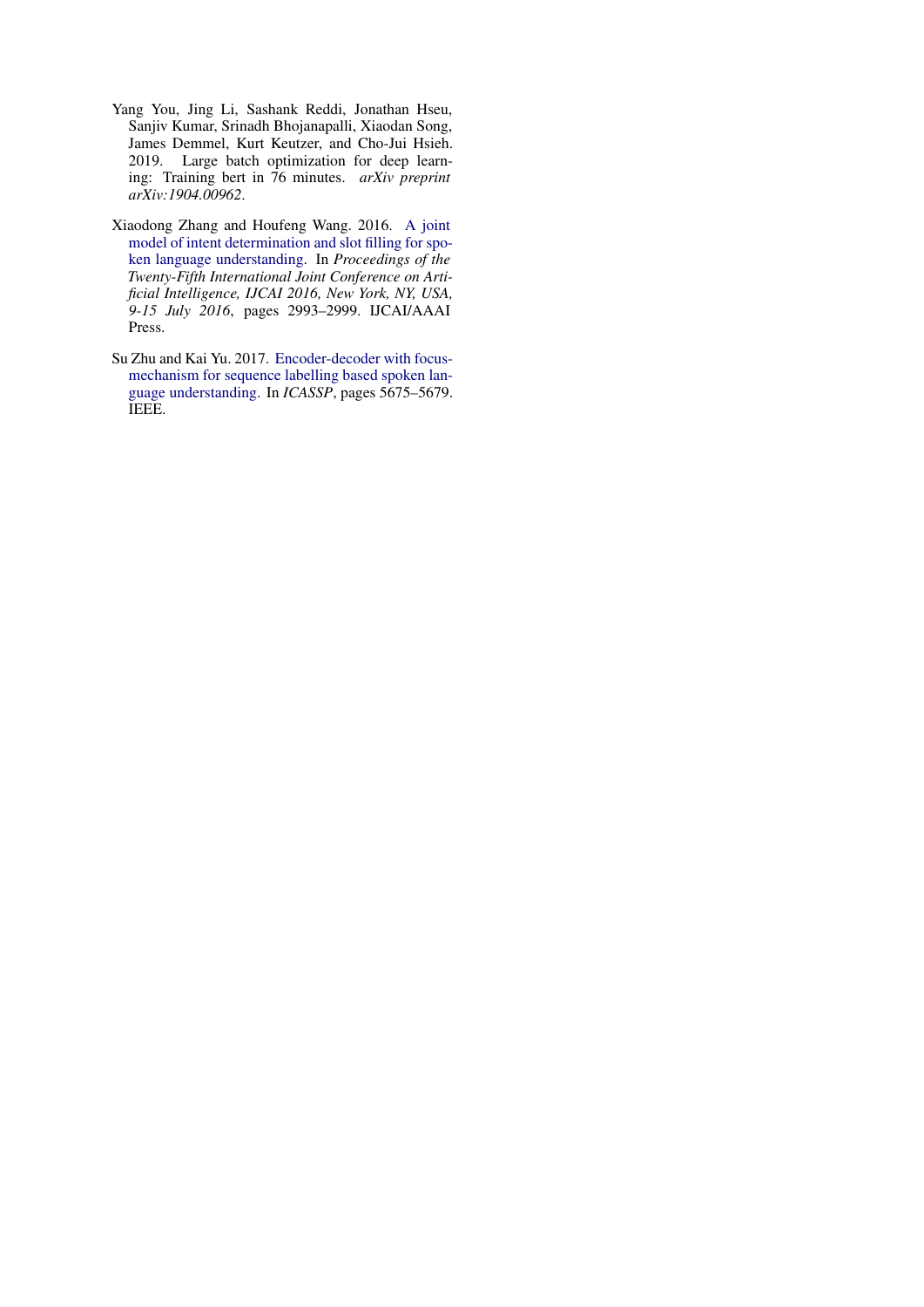#### <span id="page-11-0"></span>A Training Details

Settings for MTOP results in Table. [2](#page-6-0) For fine-tuning XLM-R, we use the Adam opti-mizer [\(Kingma and Ba,](#page-8-11) [2015\)](#page-8-11) with  $\beta_1 = 0.9$ ,  $\beta_2 =$ 0.99,  $\epsilon = 1e - 6$  and batch size of 16. We finetune for 20 epochs and search over learning rates  $\in \{1, 2, 3\}$ e − 5 on dev set. All XLM-R models were run on single 32GB V100 Nvidia GPU.

For the XLU models in Table. [2,](#page-6-0) we use 300 dim XLU embeddings and feed them to a 2-layer 200 dim BiLSTM. The intent classification head contains an attention pooling layer as described in [Lin et al.](#page-9-20) [\(2017\)](#page-9-20) with with attention dim 128 followed by a 200 dim linear projection before the softmax. The slot tagging head also contains a 200 dim linear layer followed by a CRF decoder. We use the we use the Adam optimizer with the same settings as above and a batch size of 32 for 40 epochs. The learning rate and BiLSTM dropouts are picked via a param sweep over the dev set.

Settings for MTOP results in Table. [3](#page-7-0) For training seq-2-seq models, we use stochastic weight averaging [\(Izmailov et al.,](#page-8-12) [2018\)](#page-8-12) with Lamb optimizer [\(You et al.,](#page-10-2) [2019\)](#page-10-2) and exponential learning rate decay for all models. For fine-tuning pretrained models: we use batch size of 16 for all models except Marge, we use batch size 4 for Marge since we were not able to fit larger batch size into 32GB memory; We finetune for 50 epochs and again search over learning rates on dev set.

For copy pointer We use 1 layer multihead attention(MHA) with 4 attention heads to get copy distribution. For seq-2-seq model with XLM-R encoder, the decoder is a randomly initialized 3-layer transformer, with hidden size 1024 and 8 attention heads. XLM-R encoder (24 layers) is larger than mBART/CRISS/MARGE encoder (12 layers) so we were not able to fit a larger decoder into GPU memory.

For the XLU models specifically we use a 2 layer BiLSTM encoder with a hidden dimension of 256. For the decoder, we use a 2-layer LSTM with 256 dimension and a single attention head. Similar to the flat models, learning rate and LSTM dropouts are picked via a param sweep over the dev set.

Settings for other benchmark results in Table. [4](#page-7-1) We use the same setting as described for Table. [2](#page-6-0) except for multilingual ATIS which doesn't have dev set, we just use the checkpoint after a fixed number of epochs.

### <span id="page-11-1"></span>B More Results

We report additional metrics for our experiments in this section. Table. [5](#page-12-0) contains the intent accuracy and slot F1 metrics of models for flat representation.